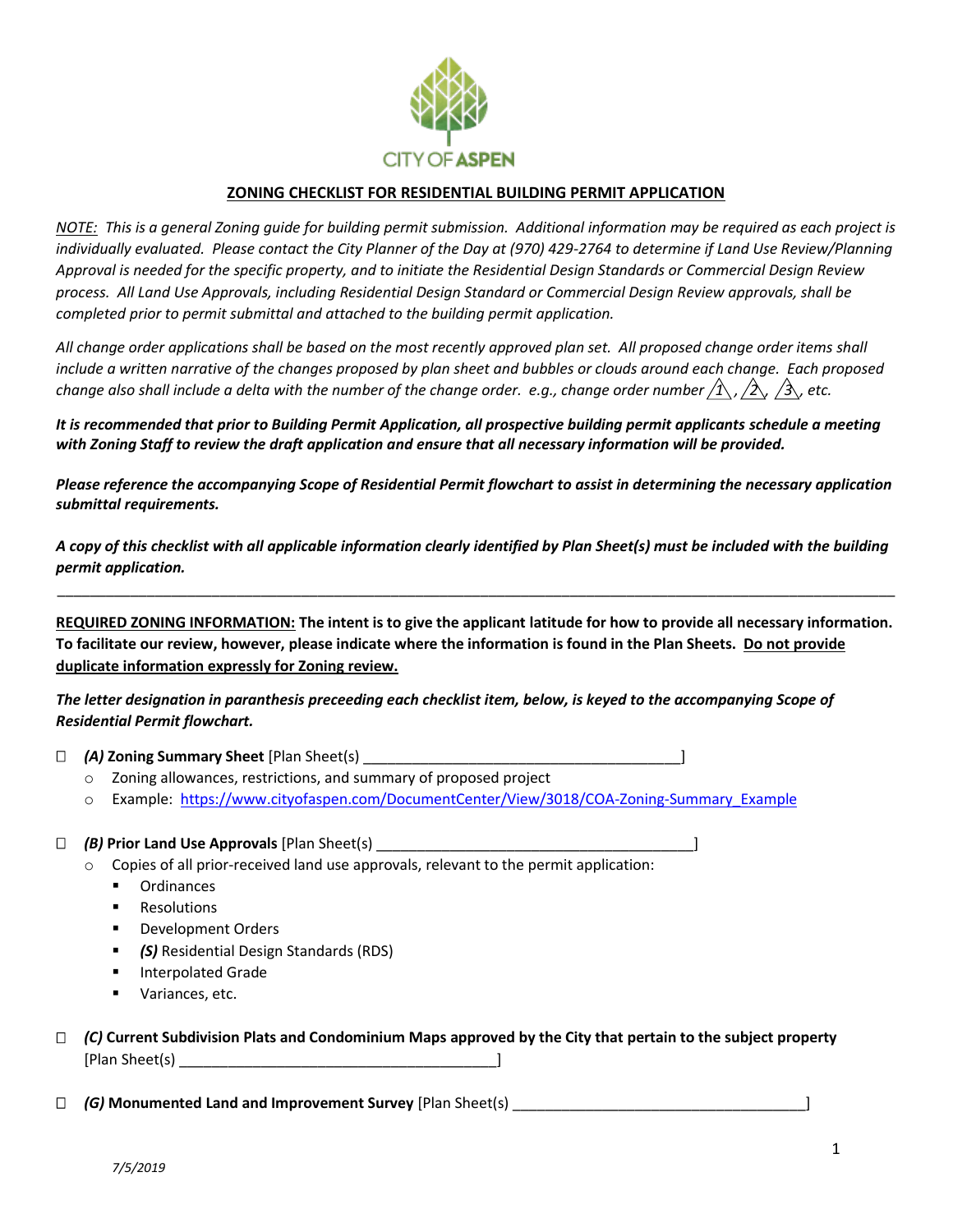### **Required for all permits proposing a change in 'deck' area, floor area, or setbacks.**

- $\circ$  Survey prepared and certified by a registered land surveyor that meets the standards and requirements of the Compliant City of Aspen Survey Checklist:
	- <https://www.cityofaspen.com/DocumentCenter/View/516/Compliant-COA-Survey-PDF>
- o Include on the Monumented Land and Improvement Survey, or ancillary plan sheet, a determination of Net Lot Area pursuant to the City of Aspen Land Use Code Section 26.575.020.C, Measuring Net Lot Area.

[Plan Sheet(s) \_\_\_\_\_\_\_\_\_\_\_\_\_\_\_\_\_\_\_\_\_\_\_\_\_\_\_\_\_\_\_\_\_\_\_\_\_\_\_]

- Gross lot/parcel area
- Area of lot/parcel with more than 20% and up to 30% slope
- Area of lot/parcel with more than 30% slope
- Area of lot/parcel below the high-water line of a river or natural body of water
- Area of lot/parcel encumbered by vehicular easements/rights-of-way
- **■** If the lot/parcel is devoid of 20% or greater slopes, please have the surveyor state such on the survey.

 *(H)* **Existing and Proposed Site Plans** [Plan Sheet(s) \_\_\_\_\_\_\_\_\_\_\_\_\_\_\_\_\_\_\_\_\_\_\_\_\_\_\_\_\_\_\_\_\_\_\_\_\_\_\_] **Required for all permits proposing any site alteration, addition of site walls, retaining walls, mechanical equipment, fire features, water features, hot tubs, pools, or change in building footprint, inclusive of roof eaves, decks and other architectural projections.**

- o Property lines
- o Building envelope or minimum setbacks
- o Building footprint(s) and roofline/roof eaves:
	- Include porches, patios, loggias, decks, walks, stairs, driveway, sheds
- o Above-grade utilities
- o Mechanical equipment projections/locations
- o Ingress/egress and adjacent streets and alleys
- o Topography, as applicable
- o Landscape and hardscape
- o Retaining walls, including top-of-wall and bottom-of-wall height measurements
- o Retention areas
- o Hot tubs, pools, water features, fire features, sculptures, affixed barbecue grills and outdoor kitchens, fences
- o Allowed projections into setbacks per the City of Aspen Land Use Code Section 26.575.020.E.5:
	- Elevation plans of proposed improvements projecting into setbacks to demonstrate code compliance
- o Existing non-conforming projections into setbacks
- o For existing and proposed duplexes or multi-family structures, the entire structure must be shown on the site plans.

 *(I)* **Existing and Proposed Site Coverage** [Plan Sheet(s) \_\_\_\_\_\_\_\_\_\_\_\_\_\_\_\_\_\_\_\_\_\_\_\_\_\_\_\_\_\_\_\_\_\_\_\_\_\_\_] **Required only for projects within the R-6 Zone District.**

o Building footprint site coverage measured at the exterior walls of the building at ground level, expressed as a percentage of gross lot area

- o For existing and proposed duplexes, site coverage is based on the entire duplex structure.
- o Example: [https://www.cityofaspen.com/DocumentCenter/View/3014/COA-Site-Coverage\\_Example](https://www.cityofaspen.com/DocumentCenter/View/3014/COA-Site-Coverage_Example)

*(J)* **Demolition Calculations** [Plan Sheet(s) \_\_\_\_\_\_\_\_\_\_\_\_\_\_\_\_\_\_\_\_\_\_\_\_\_\_\_\_\_\_\_\_\_\_\_\_\_\_\_]

**Required only when demolition of exterior walls and roof area above finished grade and associated assembly and components necessary for the structural integrity of such wall and roof area is proposed.**

- o Reference City of Aspen Land Use Code Section 26.575.020.H, Measurement of Demolition
- o Roof Demolition Plans utilizing either the 'Ratio Method' or the 'Flat Plane Method,' and accompanying demolition calculation table: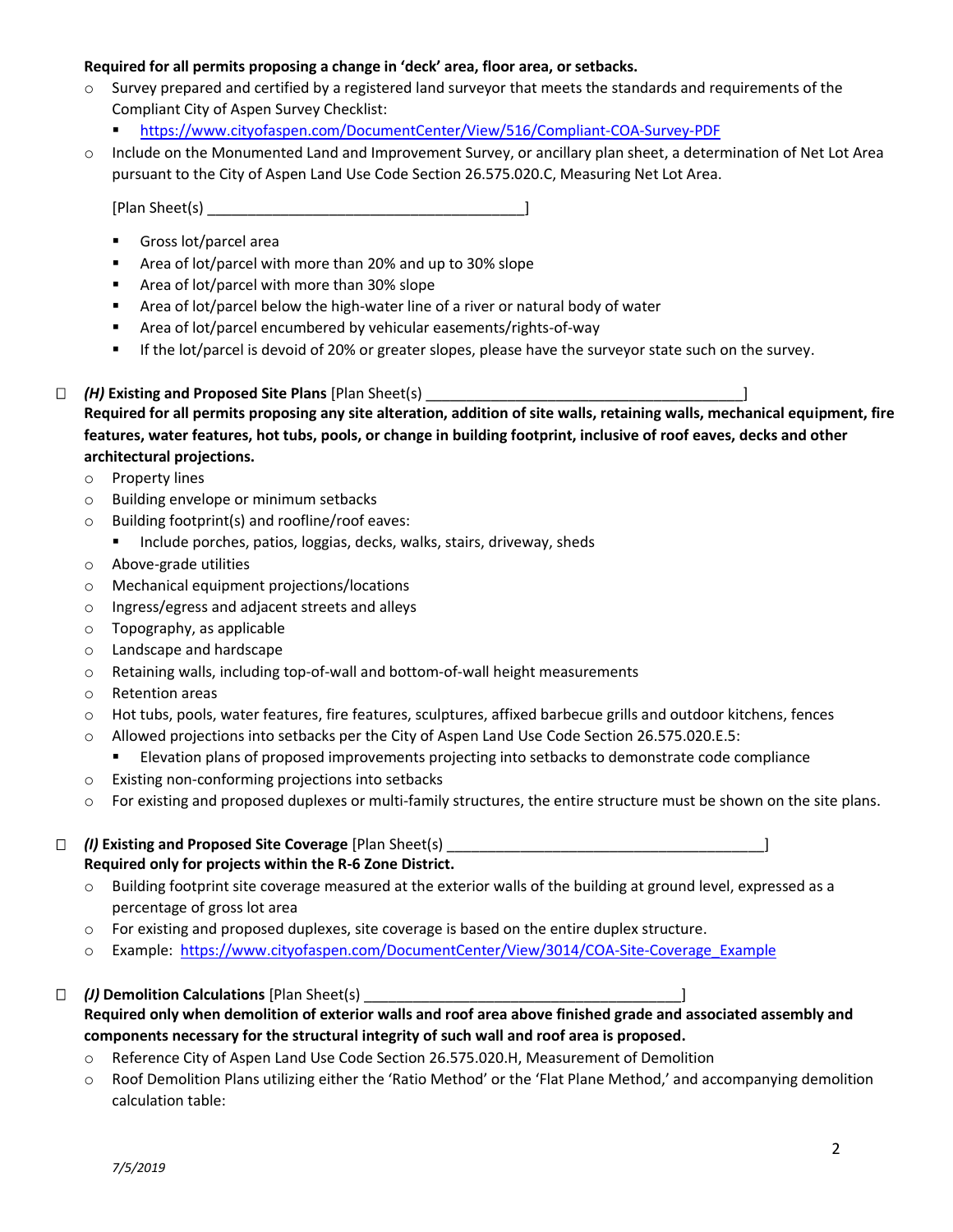- Square footage of the total roof area less fenestrations, and square footage of roof area to be removed
- Square footage calculations for each roof section
- o Wall Demolition Plans:
	- Each wall segment labeled and corresponding to the elevation plan for each wall segment. Each wall segment must illustrate the total wall square footage area to remain, the area reduced for fenestration, and the square footage of wall area to be removed.
	- Accompanying demolition calculation table
- $\circ$  For existing and proposed duplexes and multi-family structures, the demolition calculations are based on the entire duplex or multi-family structure.
- o Example: [https://www.cityofaspen.com/DocumentCenter/View/3019/COA-Demolition-Calcs\\_Example](https://www.cityofaspen.com/DocumentCenter/View/3019/COA-Demolition-Calcs_Example)
- *(K)* **Floor Area Calculations, Existing and Proposed** [Plan Sheet(s) \_\_\_\_\_\_\_\_\_\_\_\_\_\_\_\_\_\_\_\_\_\_\_\_\_\_\_\_\_\_\_\_\_\_\_\_\_\_\_] **Required for all permits proposing to change floor area.**
	- o Reference City of Aspen Land Use Code Section 26.575.020.D, Measuring Floor Area
	- o Both existing and proposed subgrade wall calculations to determine countable Floor Area of subgrade or partial subgrade levels of the structure:
		- Diagram each subgrade wall segment with a graphic representation to scale of both wall area below and above the most restrictive of natural or finished grade.
		- Provide an accompanying table including each subgrade wall segment's total wall area, and its total area above the most restrictive grade. Derive the percentage of total exposed wall (Exposed Wall Area/Total Wall Area).
		- **■** Apply the percentage to the gross floor area of the subgrade or partial subgrade level being calculated.
		- **Note:** Show exterior wall in window wells as entirely above grade no matter where the most restrictive grade *coincides with the wall segment.*
	- o Both existing and proposed floor plans for all levels of each building on the site, including Floor Area of each level less exemptions, such as the uppermost level of elevators and stairs:
		- **■** Include existing and proposed decks on each level of the structure, indicating the square footage of each deck.
	- o A table summarizing and tallying the countable Floor Area for each level of the structure, including the deck calculations:
		- Any deck square footage that exceeds the 15% deck exemption counts towards the allowable Floor Area.
	- o Orientation gridlines for each level of the proposed structure, as necessary
	- o For existing and proposed duplexes and multi-family structures, the floor area calculations are based on the entire duplex or multi-family structure.
	- o Examples:
		- [https://www.cityofaspen.com/DocumentCenter/View/3016/COA-Subgrade-Wall-Calcs\\_Example](https://www.cityofaspen.com/DocumentCenter/View/3016/COA-Subgrade-Wall-Calcs_Example)
		- [https://www.cityofaspen.com/DocumentCenter/View/3011/COA-Floor-Area-Calcs\\_Example](https://www.cityofaspen.com/DocumentCenter/View/3011/COA-Floor-Area-Calcs_Example)

## *(L)* **Floor Plans** [Plan Sheet(s) \_\_\_\_\_\_\_\_\_\_\_\_\_\_\_\_\_\_\_\_\_\_\_\_\_\_\_\_\_\_\_\_\_\_\_\_\_\_\_]

- **Required for all permits proposing new construction or alterations of existing floorplans.**
- o Floor plans for all levels of the structure
- o Existing floor plans, as applicable
- o Proposed floor plans
- o Orientation gridlines for each level of the proposed structure
- o Property lines and minimum setbacks, as applicable
- □ (*M*) **Roof Plans** [Plan Sheet(s)

## **Required for all permits proposing new construction or alterations of existing roofs.**

- $\circ$  If the permit is for a remodel that will alter the existing roof, provide both existing and proposed plans.
- o Orientation gridlines, as applicable
- o Height Over Topography Measurements: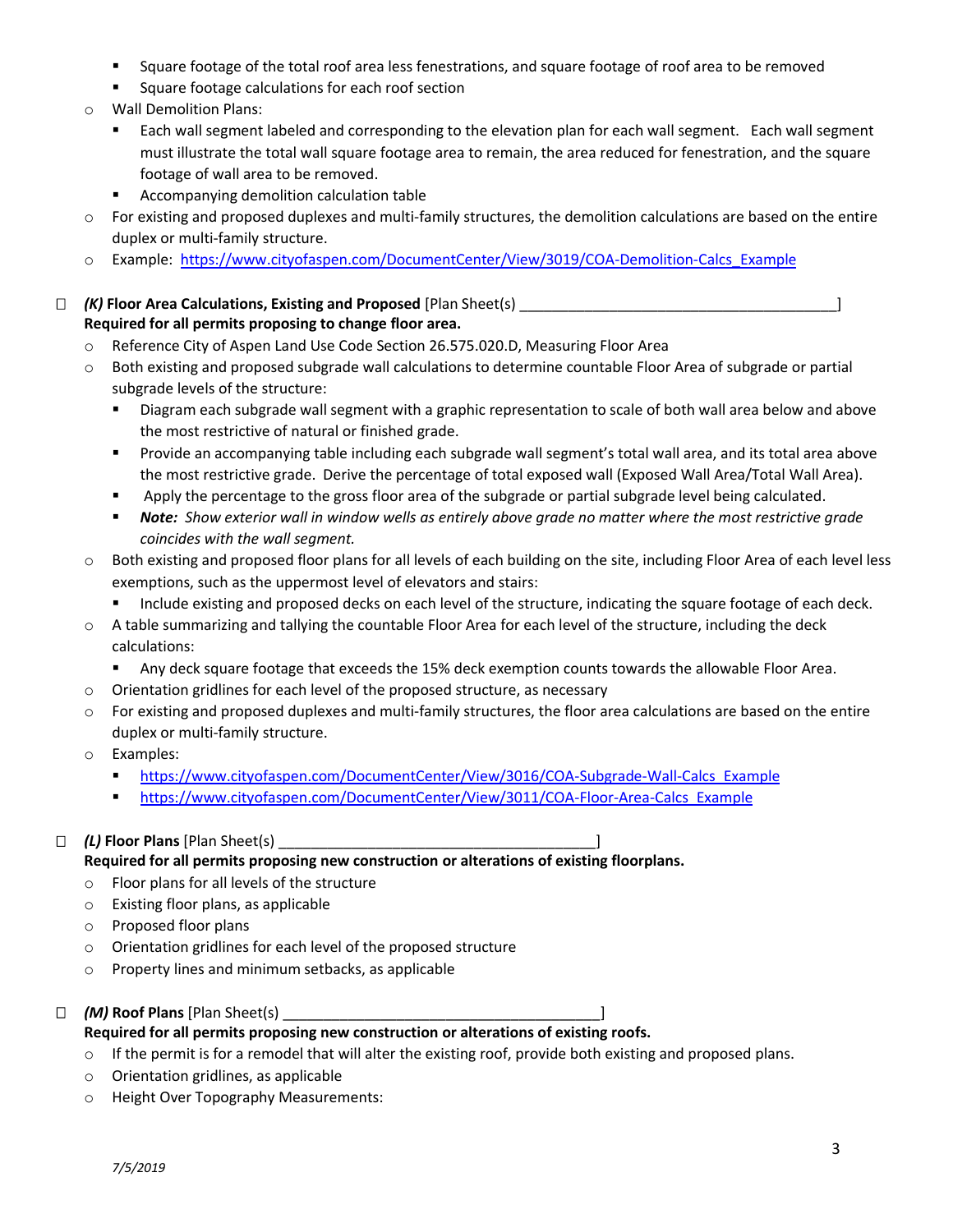- Reference City of Aspen Land Use Code Section 26.575.020.F, Measuring Building Height
- Property lines and minimum setbacks
- Topography
- Height points around perimeter of the structure(s):
	- Height measurements along the perimeter of the structure shall be taken from the lower of natural or finished grade where the exterior perimeter of the structure meets the ground. Both natural and finished grade lines must be depicted.
- Plumb line height measurements within the footprint of the structure:
	- Height measurements within 15 horizontal feet of the structure(s) perimeter shall be measured from the lower of natural or finished grade using the perimeter measurement method.
	- Height measurements beyond 15 horizontal feet of the structure(s) perimeter shall be measured from the natural grade of the site projected up to the allowable height, and the height of the structure shall be measured using the projected topography.
- An accompanying table summarizing each height measurement point, including:
	- Elevation of natural grade in feet above sea level
	- Elevation of proposed grade in feet above sea level
	- Most restrictive of either natural or proposed grade
	- Elevation of roof height over topography in feet above sea level
	- Actual roof height over most restrictive grade in feet and inches
- o Example: [https://www.cityofaspen.com/DocumentCenter/View/3012/COA-Height-Measurement\\_Example](https://www.cityofaspen.com/DocumentCenter/View/3012/COA-Height-Measurement_Example)

# *(N)* **Elevations** [Plan Sheet(s) \_\_\_\_\_\_\_\_\_\_\_\_\_\_\_\_\_\_\_\_\_\_\_\_\_\_\_\_\_\_\_\_\_\_\_\_\_\_\_]

# **Required for all permits proposing new construction, alteration of existing elevations, or when an existing structure's height is to be altered.**

- o Height:
	- **EXECTE ASSET ASSET IS A SET ASSET ASSET ASSET ASSET** Reference City of Aspen Langle Asset Reight
	- Existing and proposed elevations for all sides of the structure(s), as applicable
	- Property lines and minimum setbacks, as applicable
	- Height vignette (oblique view), as necessary
	- Orientation gridlines and section references lines
	- A line demarcating the maximum height allowed by Zone District that follows the more restrictive of natural or finished grade
	- Natural and finished grade lines, labeled and in different line weights, patterns, or colors
	- Height measurements illustrated on each plan sheet
	- Example: [https://www.cityofaspen.com/DocumentCenter/View/3012/COA-Height-Measurement\\_Example](https://www.cityofaspen.com/DocumentCenter/View/3012/COA-Height-Measurement_Example)

# *(O)* **Landscape Plans** [Plan Sheet(s) \_\_\_\_\_\_\_\_\_\_\_\_\_\_\_\_\_\_\_\_\_\_\_\_\_\_\_\_\_\_\_\_\_\_\_\_\_\_\_]

**Required for all permits proposing any site alteration, addition of site walls, retaining walls, mechanical equipment, fire features, water features, hot tubs, pools, or change in building footprint, inclusive of roof eaves, decks and other architectural projections.**

- o Property lines and minimum setbacks
- o Existing and proposed structures
- o Existing and proposed landscape and hardscape:
	- Top-of-wall and bottom-of-wall height measurements for all retaining walls, site walls/landscape walls

# *(P)* **Exterior Lighting Information**

**Required for all permits proposing new construction, alteration of existing exterior lighting, or the addition of new exterior lighting.**

o Exterior Building Lighting [Plan Sheet(s) \_\_\_\_\_\_\_\_\_\_\_\_\_\_\_\_\_\_\_\_\_\_\_\_\_\_\_\_\_\_\_\_\_\_\_\_\_\_\_]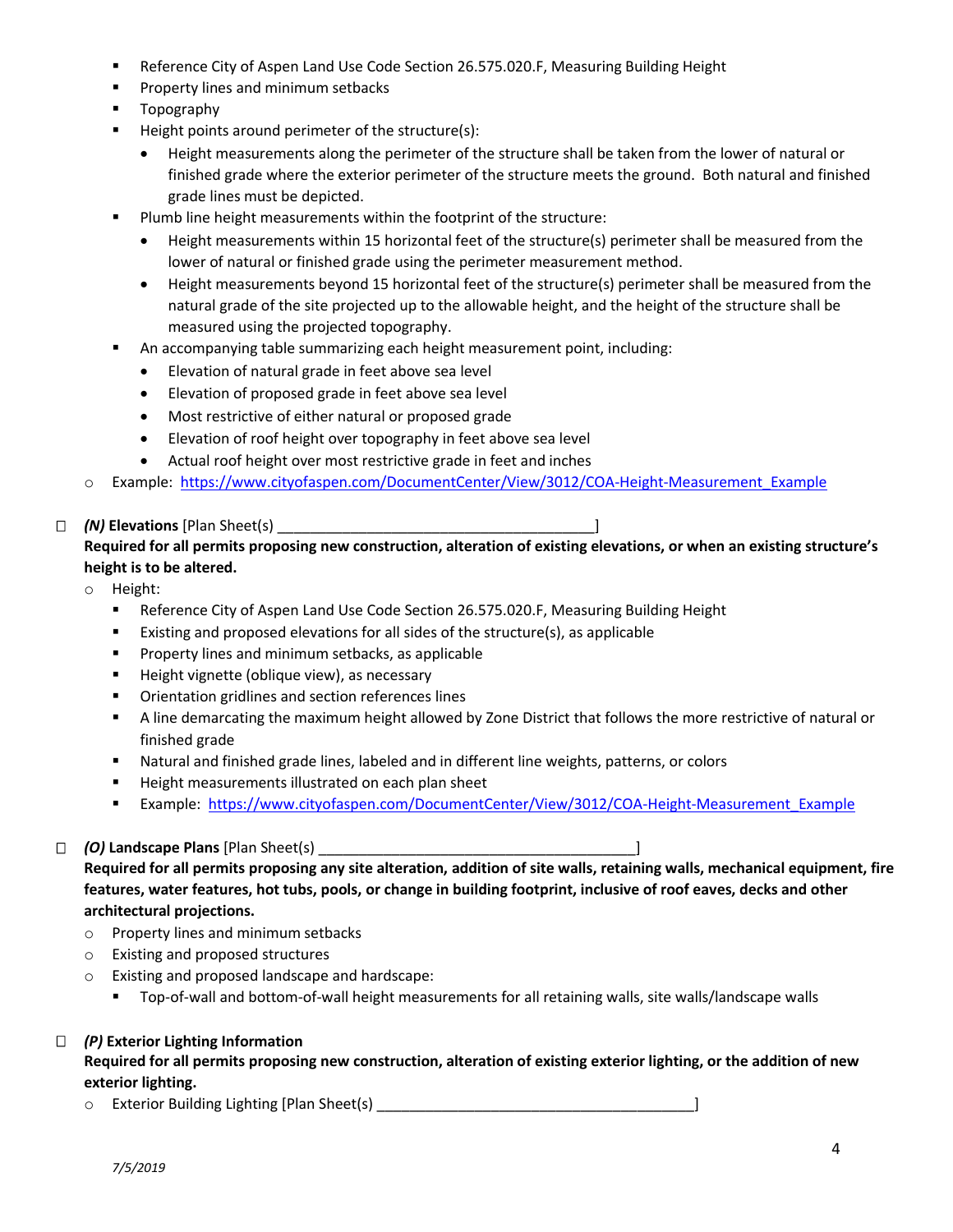- Reference City of Aspen Land Use Code Section 26.575.150, Outdoor Lighting
- Locations of each specific exterior light
- Manufacturer cut-sheets and pictures of each fixture type illuminated
- $\circ$  Exterior Landscape/Site Lighting [Plan Sheet(s)
	- Reference City of Aspen Land Use Code Section 26.575.150, Outdoor Lighting
	- Locations of each specific exterior light
	- Manufacturer cut-sheets and pictures of each fixture type illuminated
- o *Note: Exterior linear lighting is prohibited by the City of Aspen Land Use Code.*

## *(Q)* **Multi-Family Net Livable Calculations**

## **Required for all scrape and replace, and new construction.**

**Required for all remodel additions to existing multi-family buildings.**

**Required for all interior remodels to existing multi-family buildings when it is proposed to add, remove, or reconfigure stairs, elevators, or common areas.**

o Reference City of Aspen Land Use Code Section 26.575.020.I, Measurement of Net Leasable Area and Net Livable Area.

## *(R)* **Multi-Family Common Space Calculations**

- For the purpose of Impact Fees and School Land Dedication, it is necessary to calculate the total amount of common floor area within a multi-family building that is not part of an individual unit, and then equitably distribute the common floor area among the total number of individual units.
- o Required for all scrape and replace and new construction.
- o Required for all remodel additions to existing multi-family buildings.
- $\circ$  Required for all interior remodels to existing multi-family buildings when it is proposed to add, remove, or reconfigure stairs, elevators, or common areas.

## **Additional Required Documents**

- *(D)* Homeowner's Association Compliance Form signed and dated by the property owner or their Attorney <https://www.cityofaspen.com/DocumentCenter/View/279/Homeowner-Association-Compliance-Form?bidId=>
- *(E)* Zoning Compliance Verification Policy Form signed and dated by the Contractor <https://www.cityofaspen.com/DocumentCenter/View/421/Zoning-Compliance-Policy-PDF>
- D Demolition Compliance Policy Form
	- o Required for all projects proposing to demolish 35% or greater of a structure, as measured by the surface of all exterior wall and roof area above finished grade and associated assembly and components necessary for the structural integrity of such wall and roof. At staff's discretion, heightened review of projects proposing to demolish less than 35% or greater of a structure may be triggered when there are unique circumstances, such as historic designation.

| <b>PRE-SUBMISSION ZONING CHECKLIST REVIEWED AND ACCEPTED:</b>                                                                                                                                 |  |
|-----------------------------------------------------------------------------------------------------------------------------------------------------------------------------------------------|--|
|                                                                                                                                                                                               |  |
|                                                                                                                                                                                               |  |
| PERMIT APPLICANT DECLINES TO CONDUCT A PRE-BUILDING PERMIT SUBMISSION ZONING MEETING, AND UNDERSTANDS THAT<br><b>FAILING TO DO SO MAY RESULT IN A LENGTHIER ZONING PERMIT REVIEW PROCESS:</b> |  |
|                                                                                                                                                                                               |  |
|                                                                                                                                                                                               |  |